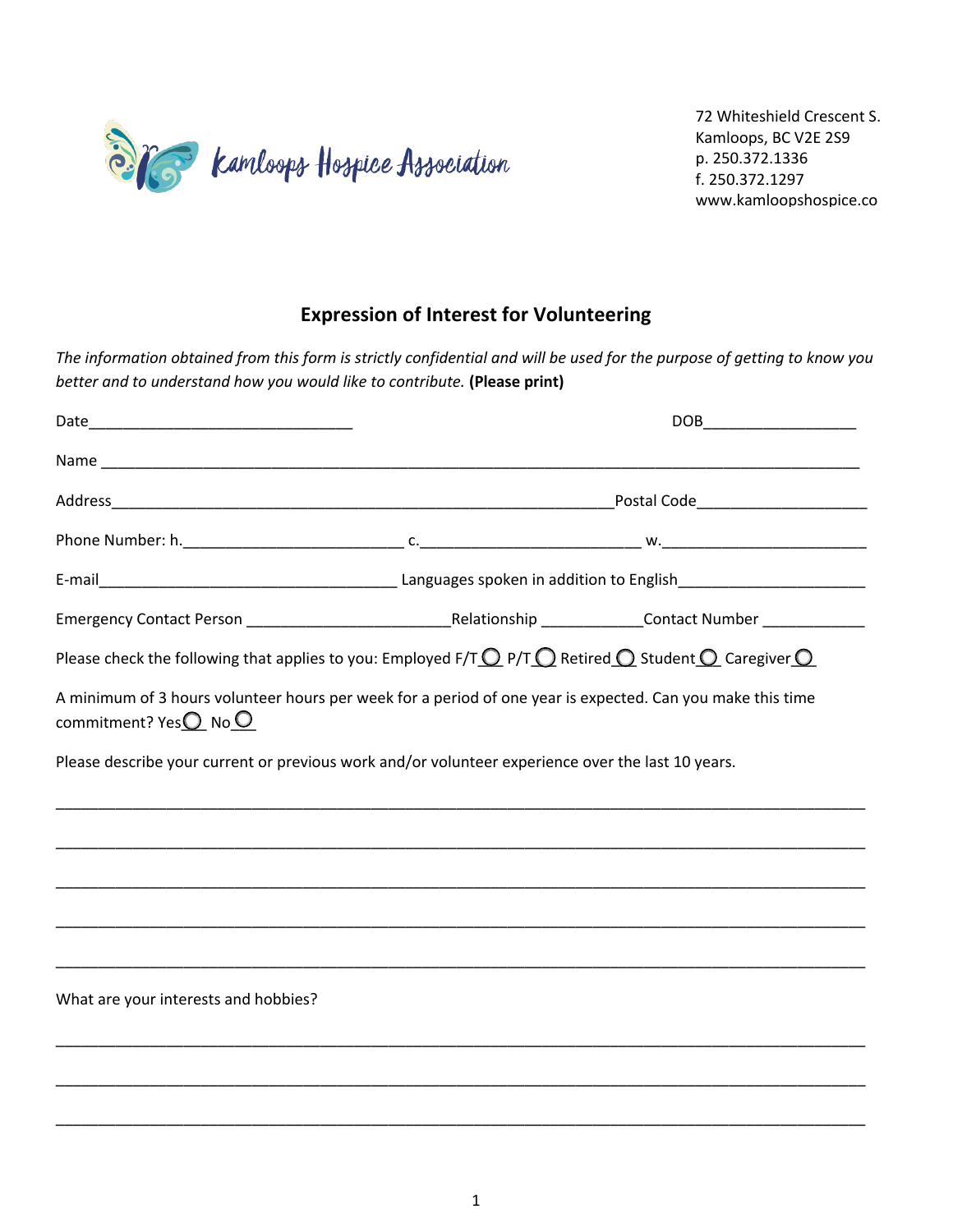Please check any of the Volunteer areas that interest you.

|  | □ Patient Volunteer, Community/House |  |
|--|--------------------------------------|--|
|  |                                      |  |

- $\square$  Reception, greeting guests, receiving incoming calls
- □ Cook/Baker/Meal Prep and Support
- □ Garden, Ground Maintenance
- $\Box$  Crafters
- $\square$  Fundraising/Events
- Workshops
- $\Box$  Thrift Store
- □ Music Program, Harp, Piano, Flute, Singing, String
- □ Complementary Therapies, Massage, Reflexology
- □ Esthetics, Hair Cutting, Yoga, Meditation, Pet, Healing Touch
- $\square$  General office assistance, filing, mail outs
- Grief Group Support

Have you experienced a personal loss of a friend or family member during the last year? Yes  $\bigcirc$  No  $\bigcirc$ 

Please write a statement about how you became interested in Kamloops Hospice and why you wish to become a volunteer. Describe how you hope to benefit and grow personally from this experience.

\_\_\_\_\_\_\_\_\_\_\_\_\_\_\_\_\_\_\_\_\_\_\_\_\_\_\_\_\_\_\_\_\_\_\_\_\_\_\_\_\_\_\_\_\_\_\_\_\_\_\_\_\_\_\_\_\_\_\_\_\_\_\_\_\_\_\_\_\_\_\_\_\_\_\_\_\_\_\_\_\_\_\_\_\_\_\_\_\_\_\_\_\_

\_\_\_\_\_\_\_\_\_\_\_\_\_\_\_\_\_\_\_\_\_\_\_\_\_\_\_\_\_\_\_\_\_\_\_\_\_\_\_\_\_\_\_\_\_\_\_\_\_\_\_\_\_\_\_\_\_\_\_\_\_\_\_\_\_\_\_\_\_\_\_\_\_\_\_\_\_\_\_\_\_\_\_\_\_\_\_\_\_\_\_\_\_

\_\_\_\_\_\_\_\_\_\_\_\_\_\_\_\_\_\_\_\_\_\_\_\_\_\_\_\_\_\_\_\_\_\_\_\_\_\_\_\_\_\_\_\_\_\_\_\_\_\_\_\_\_\_\_\_\_\_\_\_\_\_\_\_\_\_\_\_\_\_\_\_\_\_\_\_\_\_\_\_\_\_\_\_\_\_\_\_\_\_\_\_\_

\_\_\_\_\_\_\_\_\_\_\_\_\_\_\_\_\_\_\_\_\_\_\_\_\_\_\_\_\_\_\_\_\_\_\_\_\_\_\_\_\_\_\_\_\_\_\_\_\_\_\_\_\_\_\_\_\_\_\_\_\_\_\_\_\_\_\_\_\_\_\_\_\_\_\_\_\_\_\_\_\_\_\_\_\_\_\_\_\_\_\_\_\_

\_\_\_\_\_\_\_\_\_\_\_\_\_\_\_\_\_\_\_\_\_\_\_\_\_\_\_\_\_\_\_\_\_\_\_\_\_\_\_\_\_\_\_\_\_\_\_\_\_\_\_\_\_\_\_\_\_\_\_\_\_\_\_\_\_\_\_\_\_\_\_\_\_\_\_\_\_\_\_\_\_\_\_\_\_\_\_\_\_\_\_\_\_

\_\_\_\_\_\_\_\_\_\_\_\_\_\_\_\_\_\_\_\_\_\_\_\_\_\_\_\_\_\_\_\_\_\_\_\_\_\_\_\_\_\_\_\_\_\_\_\_\_\_\_\_\_\_\_\_\_\_\_\_\_\_\_\_\_\_\_\_\_\_\_\_\_\_\_\_\_\_\_\_\_\_\_\_\_\_\_\_\_\_\_\_\_

\_\_\_\_\_\_\_\_\_\_\_\_\_\_\_\_\_\_\_\_\_\_\_\_\_\_\_\_\_\_\_\_\_\_\_\_\_\_\_\_\_\_\_\_\_\_\_\_\_\_\_\_\_\_\_\_\_\_\_\_\_\_\_\_\_\_\_\_\_\_\_\_\_\_\_\_\_\_\_\_\_\_\_\_\_\_\_\_\_\_\_\_\_

\_\_\_\_\_\_\_\_\_\_\_\_\_\_\_\_\_\_\_\_\_\_\_\_\_\_\_\_\_\_\_\_\_\_\_\_\_\_\_\_\_\_\_\_\_\_\_\_\_\_\_\_\_\_\_\_\_\_\_\_\_\_\_\_\_\_\_\_\_\_\_\_\_\_\_\_\_\_\_\_\_\_\_\_\_\_\_\_\_\_\_\_\_

\_\_\_\_\_\_\_\_\_\_\_\_\_\_\_\_\_\_\_\_\_\_\_\_\_\_\_\_\_\_\_\_\_\_\_\_\_\_\_\_\_\_\_\_\_\_\_\_\_\_\_\_\_\_\_\_\_\_\_\_\_\_\_\_\_\_\_\_\_\_\_\_\_\_\_\_\_\_\_\_\_\_\_\_\_\_\_\_\_\_\_\_\_

\_\_\_\_\_\_\_\_\_\_\_\_\_\_\_\_\_\_\_\_\_\_\_\_\_\_\_\_\_\_\_\_\_\_\_\_\_\_\_\_\_\_\_\_\_\_\_\_\_\_\_\_\_\_\_\_\_\_\_\_\_\_\_\_\_\_\_\_\_\_\_\_\_\_\_\_\_\_\_\_\_\_\_\_\_\_\_\_\_\_\_\_\_

Do you have any health limitations which would prevent you from doing certain types of work? If so please describe.

Please provide two personal references (they will be contacted only after the introduction session prior to training commencing.

| E-mail |  |
|--------|--|